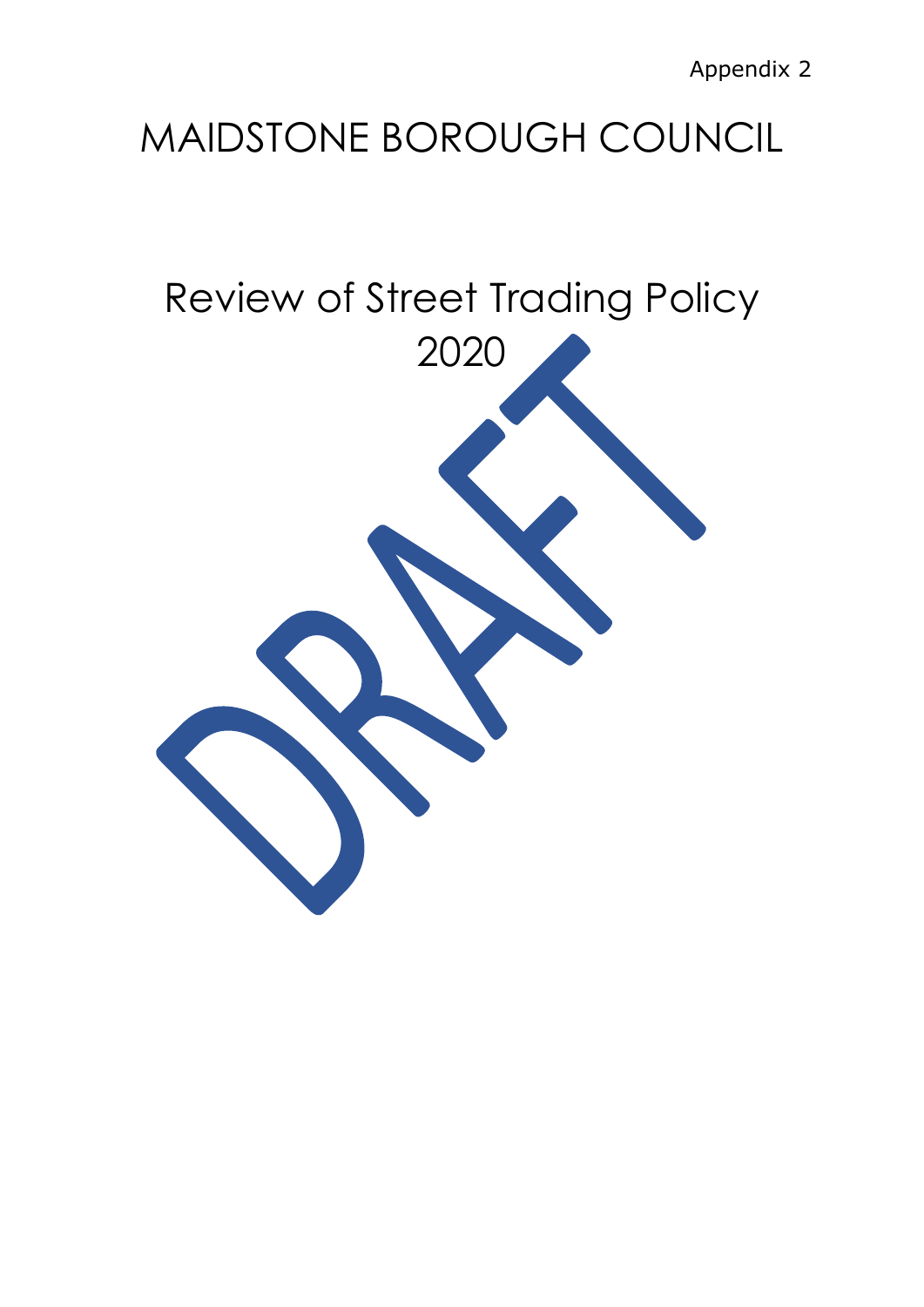## Appendix 2

### **CONTENTS**

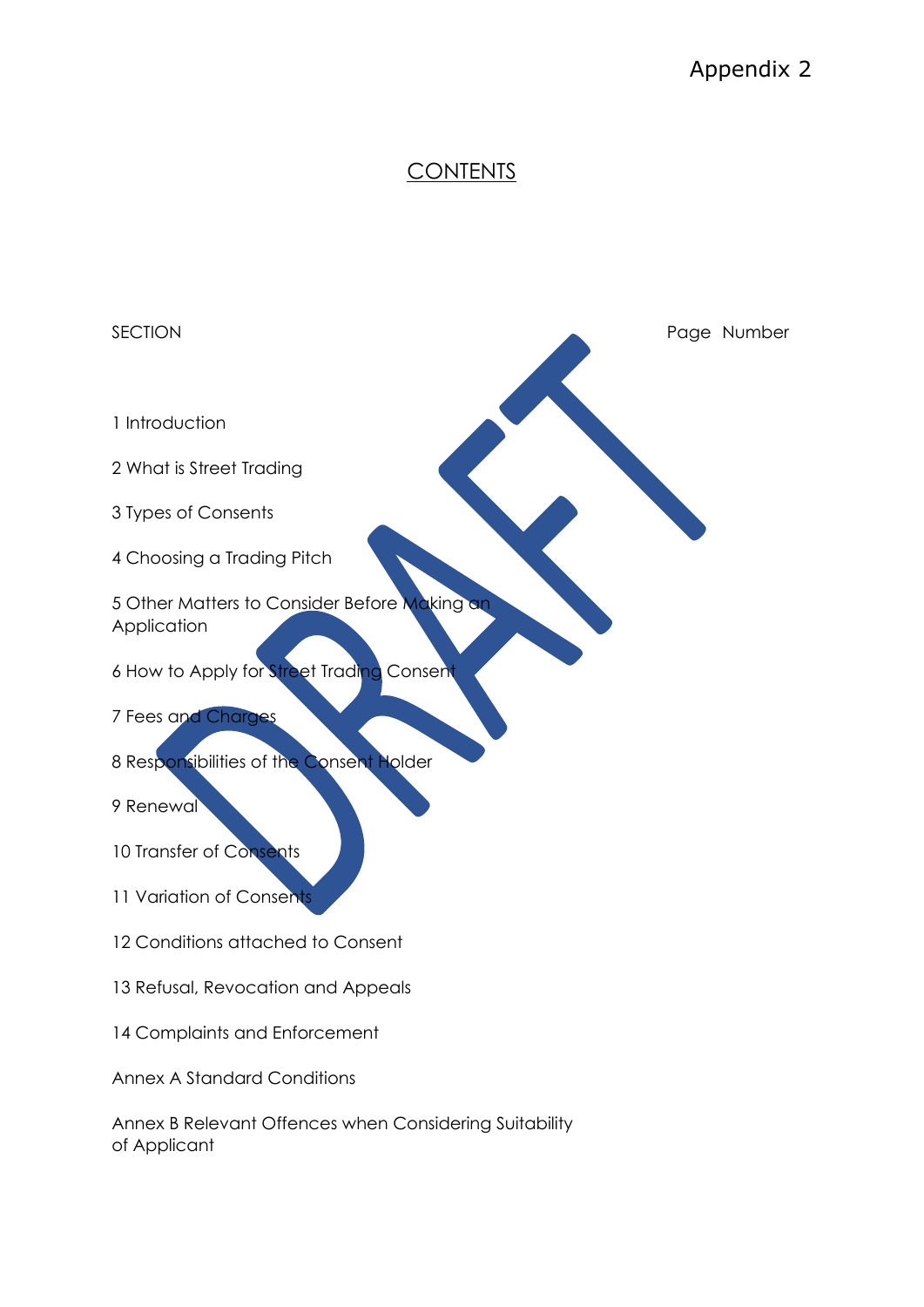#### INTRODUCTION

#### 1.1 Introduction

The powers to control Street Trading within the Council's area are conferred by Schedule 4 Local Government (Miscellaneous Provisions) Act 1982, which has been adopted by the Council. Under Schedule 4 of the Act, the Council is able to manage Street Trading by designating streets as Consent Streets, Licence Streets, or Prohibited Streets.

This policy sets out the Council's approach for managing street trading in the district and the process for applications and making decisions.

This new revised policy was approved by the Licensing Committee on .................. and came into effect on....................................

Street trading consents are processed and issued by the Council's Licensing Department.

Licensing Department Maidstone Borough Council Maidstone House King Street Maidstone Kent ME15 6JQ

Tel: 01622 602028

Email: licensing@maidstone.gov.

Web: https://www.maidstone.gov.uk/business/licensing-permits/street-trading

1.2 Objectives of this Policy

1.2.1 The objectives of this policy are:

a. The Council recognises the valuable contribution that Street Trading can make to the local culture and economy, and the services that Street Traders provide to residents and visitors. Street Trading can provide people with a flexible way of working, to meet the demands of the public where and when such demands arise.

b. Ensure the safety of customers and other persons using the locations where street traders are located.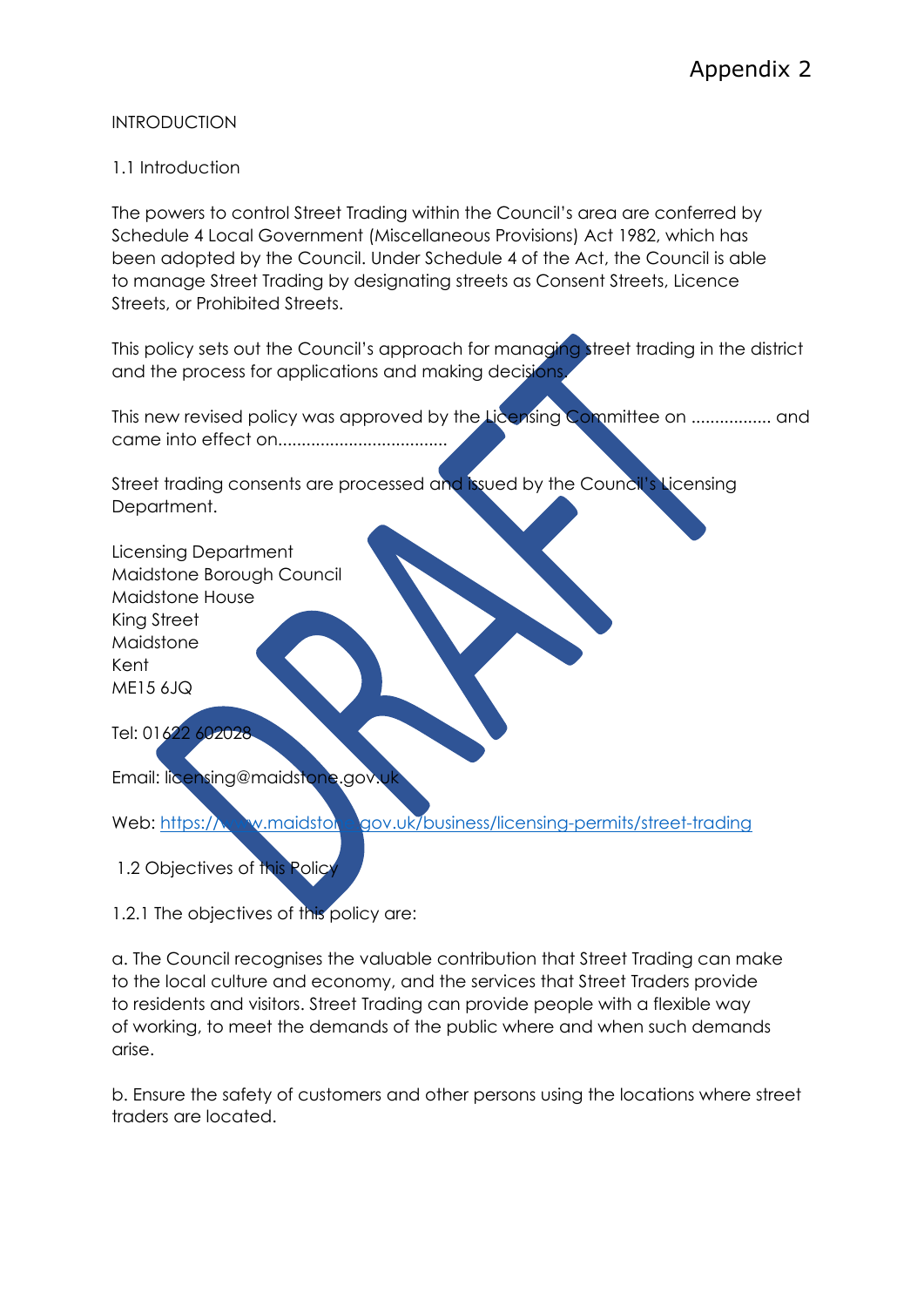c. Balance the needs of the wider community, local community and street traders against the needs of those who may be adversely affected by the street trading activities.

d. Provide consistency and transparency in the way in which the Council deals with street trading.

e. Provide applicants and consent holders with advice and guidance on the Council's approach to the administration and enforcement of street trading.

1.3 Review of the Policy

1.3.1 This policy will be kept under review and where any significant amendments are considered necessary these will be approved by the Committee that deals with licensing matters after appropriate and relevant consultations have taken place.

Consultees will include

- Kent Police
- Kent Fire and Rescue
- Kent Highways
- Kent Trading Standards
- Maidstone Planning
- Environmental Health
- Community Protection Team
- Economic Development
- Parish Councils
- Ward Members
- **Current Street Traders**
- **Local businesses**
- Residents
- Car parks

Minor amendments that do not impact on the aims and objectives of the policy or reflect changes in legislation will be made with the approval of the Head of Housing and Community Services.

#### 2 WHAT IS STREET TRADING?

2.1 Definitions and Resolution

2.1.1 The Local Government (Miscellaneous Provisions) Act 1982 defines street trading as the selling or exposing or offering for sale any article, including a living thing, in a street.

2.1.2 The Act states that a street includes any road, footway, beach, or other area to which the public have access without payment.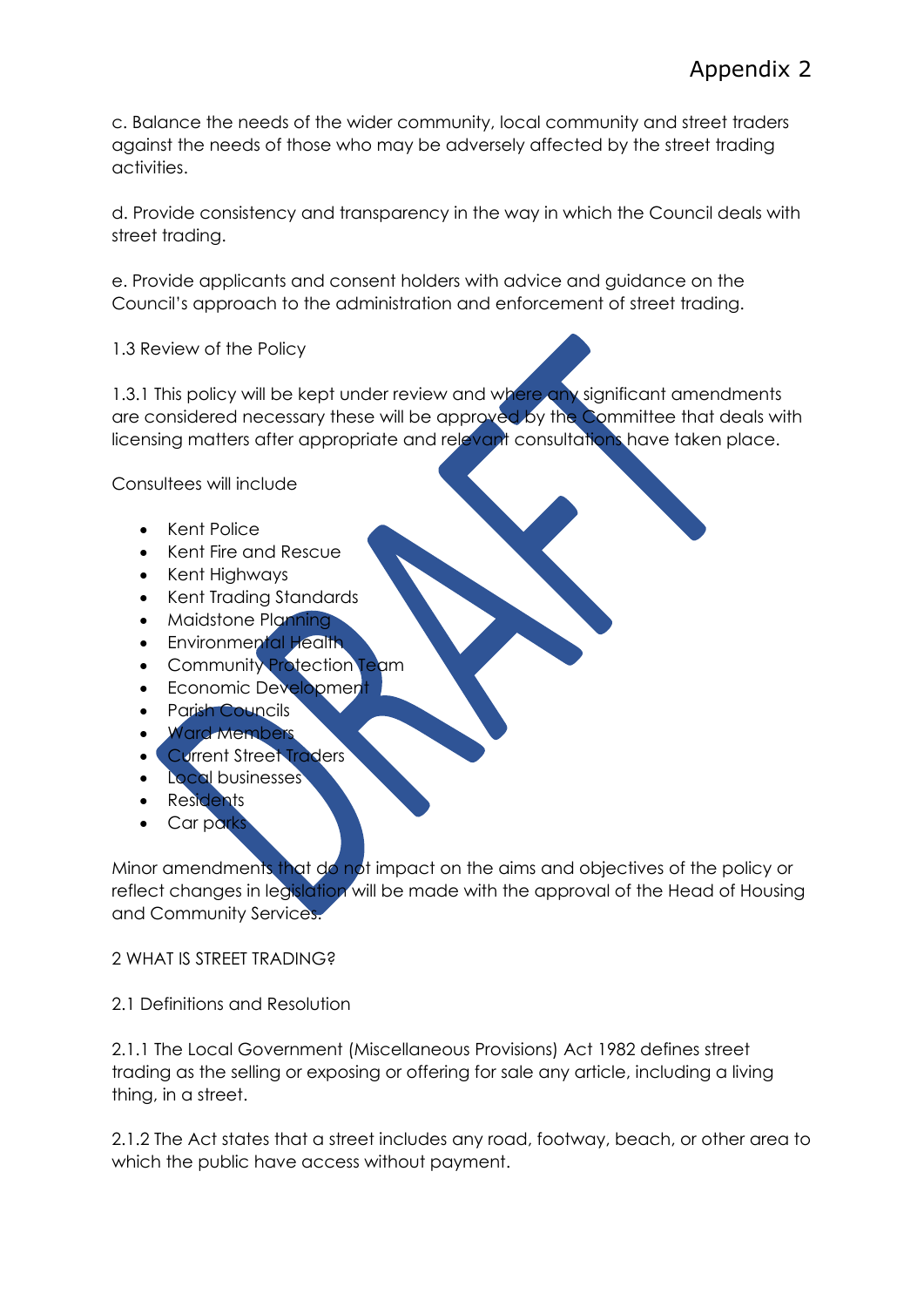2.1.3 Maidstone Borough Council have designated all land within Maidstone Borough Council's boundary that falls within the above definition of "street", as consent streets. The resolution includes all highways land but will for the purpose of this policy exclude any land in the ownership and control of a public authority or a registered charity.

2.1.4 In paragraph 2.1.3 'ownership and control' means having a sufficient estate or legal interest in the area of land to enable the relevant Public Authority or registered charity to restrict and regulate the use of that area in the public interest. "Public Authority" means Kent County Council, Maidstone Borough Council or any Parish Council.

2.1.5 This change to Policy means that street trading consent is needed for trading on:

. Streets, laybys, pavements or any land including verges controlled by Kent Highways unless there is payment for entry

. Streets, laybys, pavements, or any land, including verges which are privately owned and the public can access, unless payment is made for entry. This includes private car parks such as superstore car parks.

2.2 Exemptions from needing Street Trading Consent

2.2.1 The following are exempted in the legislation and do not need street trading consent:

- a. A market that is granted through a charter or order.
- b. A news vendor selling periodicals or newspapers.
- c. Trading at a petrol station.

d. Trading at a shop or in a street adjoining a shop as part of the business or shop.

e. Trading as a roundsman who has defined customers and routes. It has been established in law that mobile ice cream sales are not normally deemed to be roundsmen.

#### **Pedlars are not exempt in Maidstone due to the Maidstone Act 2006**

This came into force on 7 September 2006. This removed the exemption for pedlars to act with the authority of a Pedlars Certificate to trade within the Borough. Pedlars must now have a Street Trading Consent to trade on the streets within the Borough of Maidstone. There is power to seize articles, receptacles and equipment by an officer of the Council or Constable if there is reason to suspect an offence has been committed under this Act.

2.3 Exemption for individual charity stalls with a Street Collection Permit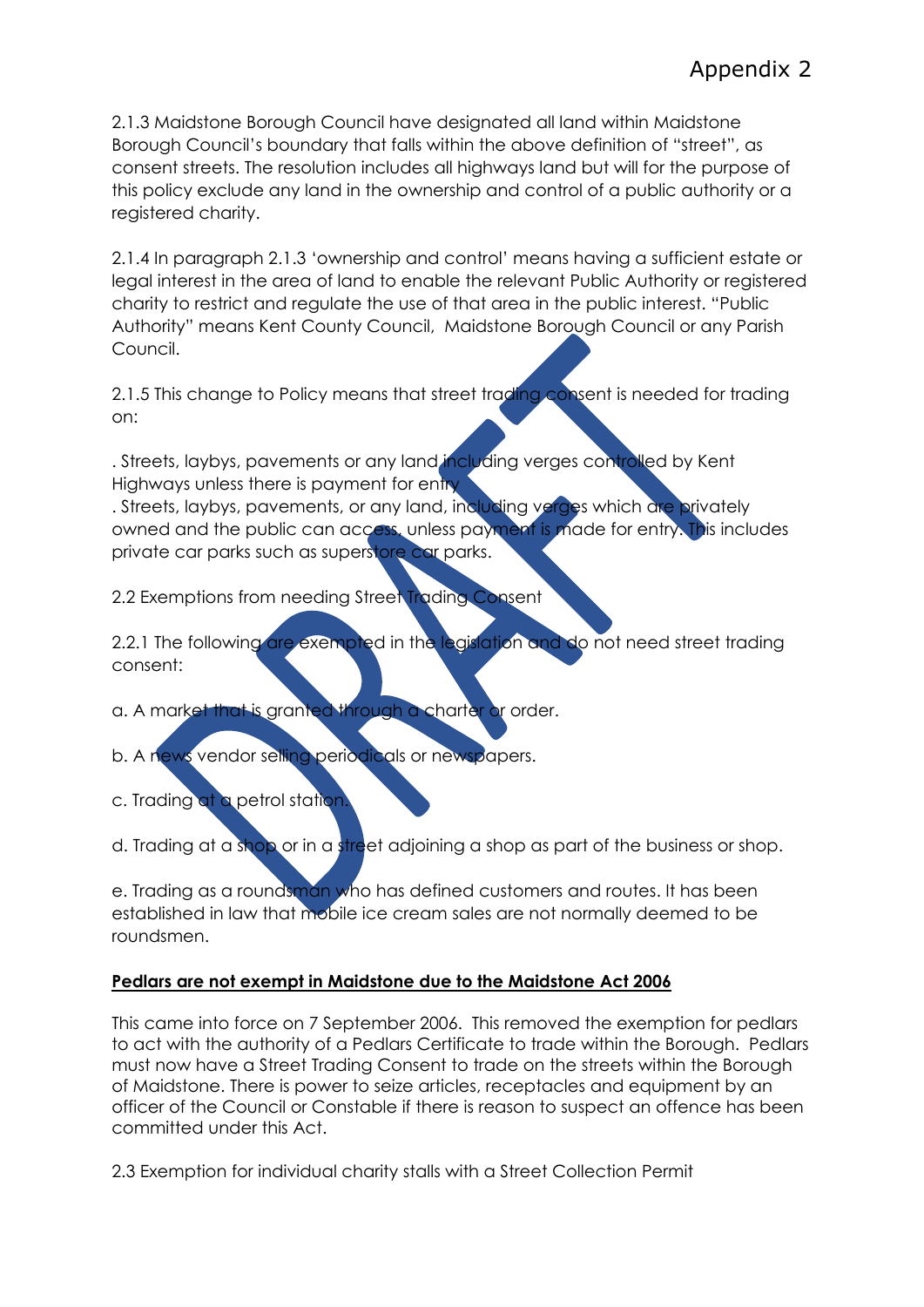2.3.1 Individual charity stalls in a street can apply for a street collection permit which allows collecting money for a charitable cause (including through the sale of items). If a street collection permit is granted there is no requirement for a street trading consent. Please contact the Licensing Team for further information on applying for street collection permits.

2.4 Indoor Market Areas

2.4.1 Indoor market areas do not constitute street trading as they can be classed as shops which are exempt from street trading legislation.

2.5 Events with an Entrance Fee

2.5.1 Events that have an entry fee do not constitute street trading and do not need street trading consent

2.6 Community and Charitable Events

2.6.1 Community and Charitable events on land owned by Kent County Council, Maidstone Borough Council, Parish Councils or a registered charity do not need street trading consent.

2.6.2 Community and charitable events that are held on other land or on public highways (and do not have an entrance fee) will need to apply for a street trading consent. There may be provision for the fee to be waived if criteria are met (see paragraph 7.1.5).

#### 3 TYPES OF CONSENTS

The Council issues the following four types of street trading consent:

3.1 Static Unit Consent

3.1.1 Static street trading consents are issued for a stall or vehicle which returns to one place every day or for regular periods of time. The unit or stall must be removed each day at the end of the trading period unless planning rules allow otherwise.

3.1.2 A static street trading consent may be granted for any period not exceeding 12 months.

3.2 Mobile Unit Consent

3.2.1 Mobile street trading consents are issued to traders who wish to move from place to place. A mobile consent trader must not remain in one place for more than 30 minutes at a time and not return to the same site within 2 hours. A typical mobile consent would be an ice-cream van.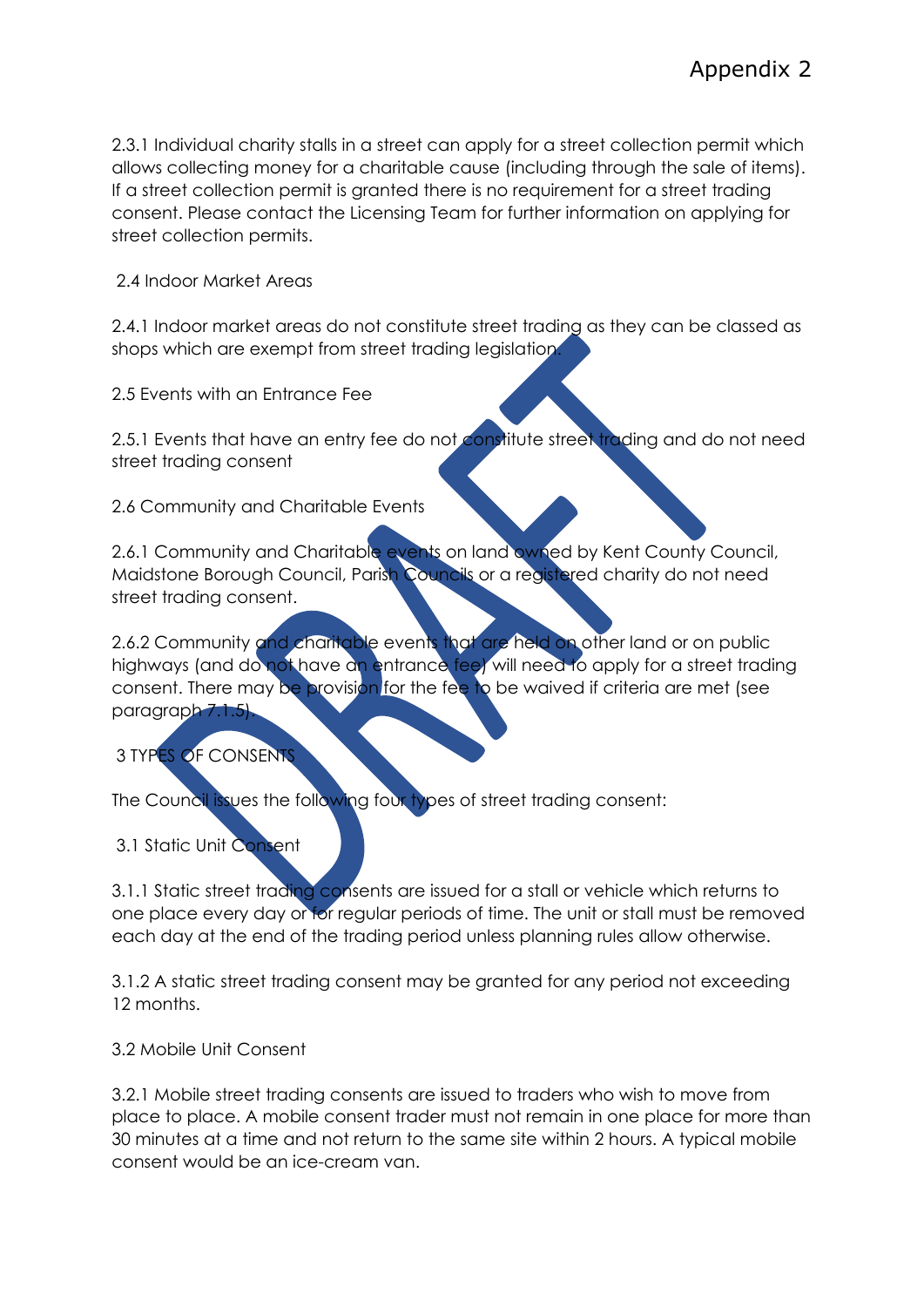3.2.2 A mobile street trading consent only permits trading within Maidstone Borough Council's area. If the unit goes into areas outside of Maidstone it will also need consent from the relevant authority.

3.2.3 A mobile street trading consent may be granted for any period not exceeding 12 months.

3.3 Short Term Consent

3.3.1 Short Term Single Traders - Short term consents are issued to traders who only want to trade in a particular location for a few days. The consent will normally only be granted for a period between 1 and 12 days.

3.3.2 Short Term Events – Short term consents will cover a number of stalls/traders and may be granted if the following apply:

1. The trading stalls are part of an organised event with an organising group committee/individual and;

2. The event is no more than 7 day

3.4 Multi User Consent

3.4.1 Multi User consents are issued to specific individuals managing an event.

3.4.2 A Multi User consents can cover a number of stalls.

3.4.3 The Multi User must meet the criteria set below.

. It has a nominated organiser.

. It has the approval of the local public authority/landowner.

. It adds value to the town's trade through the provision of specialist products.

. It does not operate in detriment to the local community.

3.4.4 If the application is made by an organisation they must nominate a named individual who will be responsible for managing use of the consent.

3.4.5 The consent will be issued for a maximum of 12 months and can be renewed.

3.4.6 The consent holder will be responsible for ensuring compliance with times and location permitted by the consent and the conditions attached at all times whilst the consent is being used to facilitate street trading as well as any relevant bylaws.

3.4.7 The consent holder will be responsible for ensuring that any local residents, businesses or shops are not obstructed by the stall/stalls and that all emergency exits to buildings are kept clear. The consent holder must ensure that stalls can be moved quickly in the event that access is needed for emergency vehicles.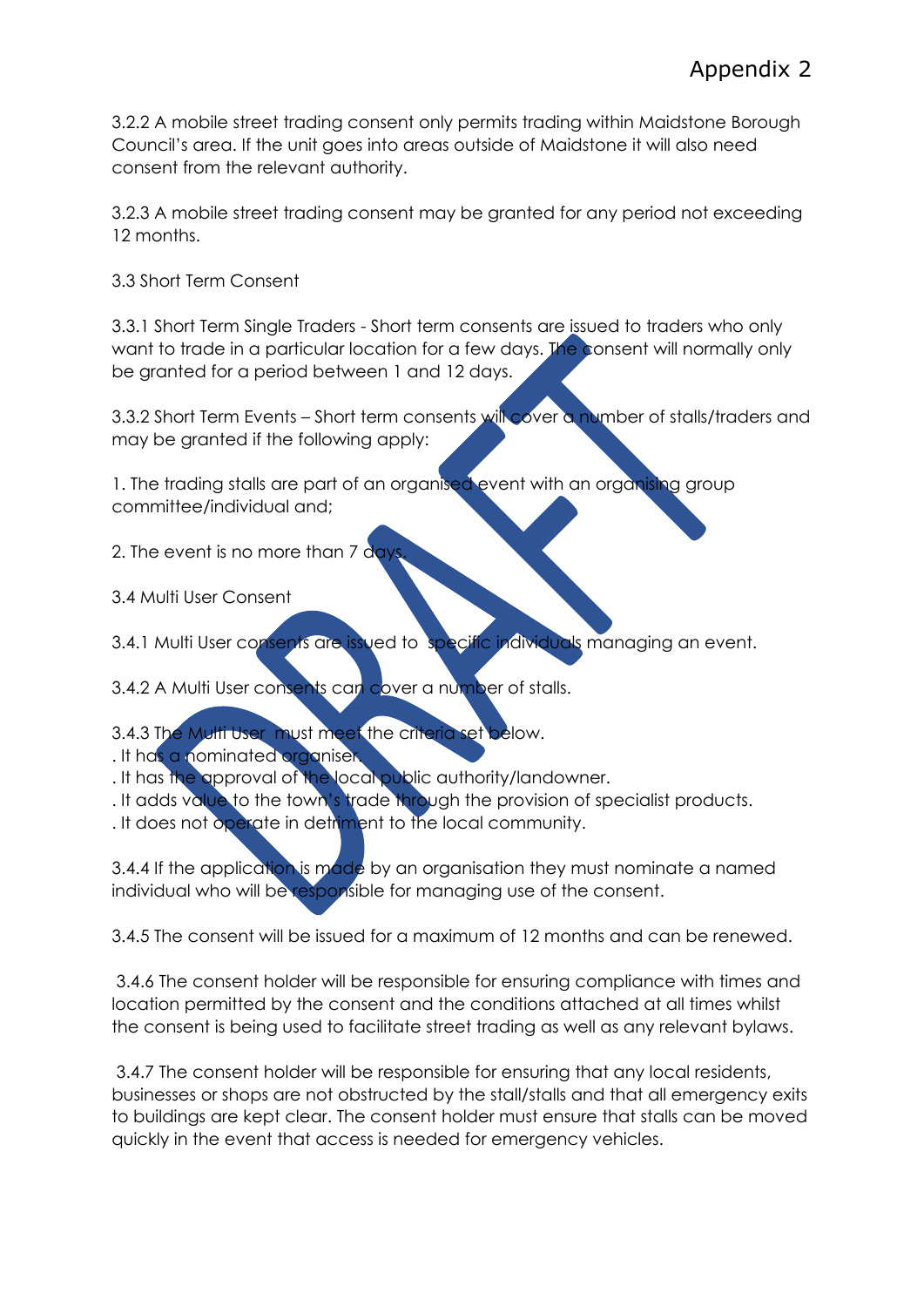3.4.8 The consent holder will be required to keep records of all traders that trade under the consent which will include: Event date Company Name Individuals Name Trader Name DO<sub>B</sub> N.I number Address Food registration certificate number Vehicle registration if relevant Contact details. Type of goods sold This information will be required by the Licensing Department

3.4.9 As part of the application process the Council will consult all businesses in the vicinity of the Multi User consent . If, at any point after the grant of the consent, any existing or new occupiers of businesses or residential properties make objection to stalls being located outside of their premises the consent may be reviewed which could result in it being varied or amended.

3.4.10 It should be noted that Multi User Consents may incur other fees and charges from Maidstone Council if the land used belongs to Maidstone Borough Council. This will be in addition to the street trading consent fees.

## 4 CHOOSING A TRADING LOCATION/PITCH

4.1.1 Before applying for a street trading consent, applicants must first identify a suitable trading pitch or site. It is for the applicant to identify a suitable pitch having regard to the requirements in this policy and their business needs. The Council does not hold a list of available trading pitches.

4.1.2 A suitable pitch must meet the following criteria:

- . Be safe for other street users including traffic and pedestrians.
- . Be safe for customers using the street trading unit.
- . Not cause any potential for obstruction, interference, inconvenience or nuisance to other street users including other traders, traffic and pedestrians.

. Not cause any potential for nuisance to residents and other businesses for example noise and/or smell.

. The goods being sold complement and do not conflict with the goods sold by other established retailers within vicinity.

4.1.3 In particular account must be taken of the following:

. Access roads on industrial estates, where heavy lorries manoeuvre, are generally unsuitable places for static units.

. Locations close to residential properties are unlikely to be suitable due to the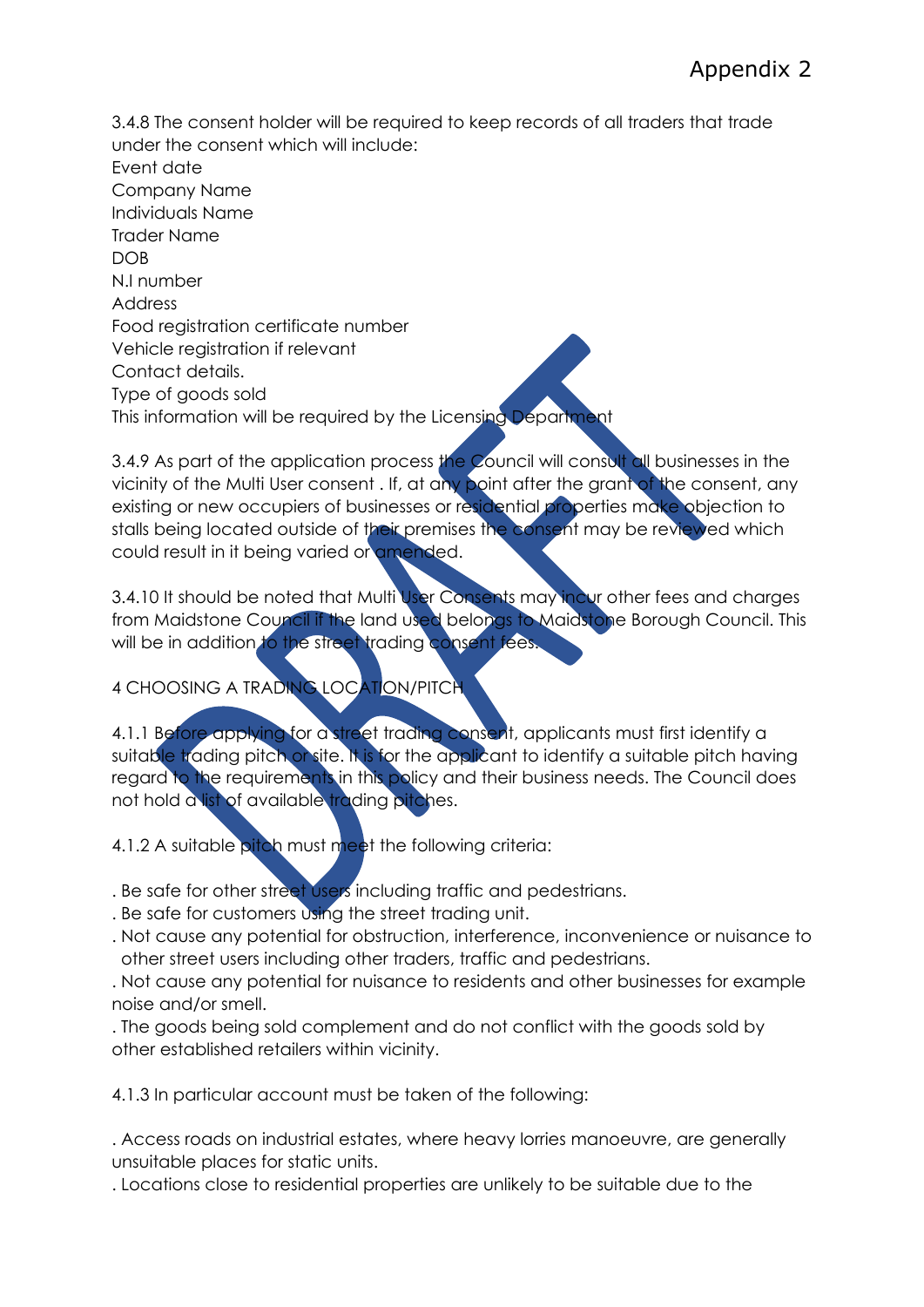potential noise and smell nuisance to residents.

. Lay-bys on main roads must have good visibility to ensure the safety for traffic entering and leaving the trading site/lay-by.

. There should be suitable parking spaces for customer and trading vehicles.

. Units should not cause loss of parking spaces to residents or businesses.

. Units in town centres must not impede the movement of pedestrians or delivery vehicles or block the frontage of shops or access to existing premises.

5 OTHER MATTERS TO CONSIDER BEFORE MAKING AN APPLICATION

5.1 Suitability of the Applicant

5.1.1 Applications cannot be considered from anyone under the age of 17.

5.1.2 When determining an application for the grant or renewal of a street trading consent the council will consider all relevant information relating to the suitability of the applicant to hold such a consent including:

(a) Whether the applicant has any unspent convictions under the Rehabilitation of Offenders Act 1974.

(b) Refusal or neglect in paying fees due to the council in relation to a street trading consent.

5.1.3 Where the criminal conviction certificate provided by the applicant shows current offences (i.e. those that are unspent under the Rehabilitation of Offenders Act 1974, the Council will consider the following:

. whether the conviction is relevant;

. the seriousness of the offence;

. the length of time since the offence occurred;

. whether there is a pattern of offending behaviour;

. whether that person's circumstances have changed since the offence occurred; . the circumstances surrounding the offence and the explanation offered by that person.

5.1.4 Annex B is a list of the offences that the Council considers relevant to a street trading consent application.

5.2 Goods For Sale

5.2.1 Food - Traders wishing to sell food items must be registered as a food business with the Council in whose area the trading unit is stored when it is not at the trading site. Or, if food is pre-prepared before the unit goes to the trading site, you must be registered with Council in whose area the food preparation is undertaken.

5.2.2 Vehicles on the side of the road -This refers to vehicles placed on the highway and advertised for sale and includes any vehicle displaying signs that name an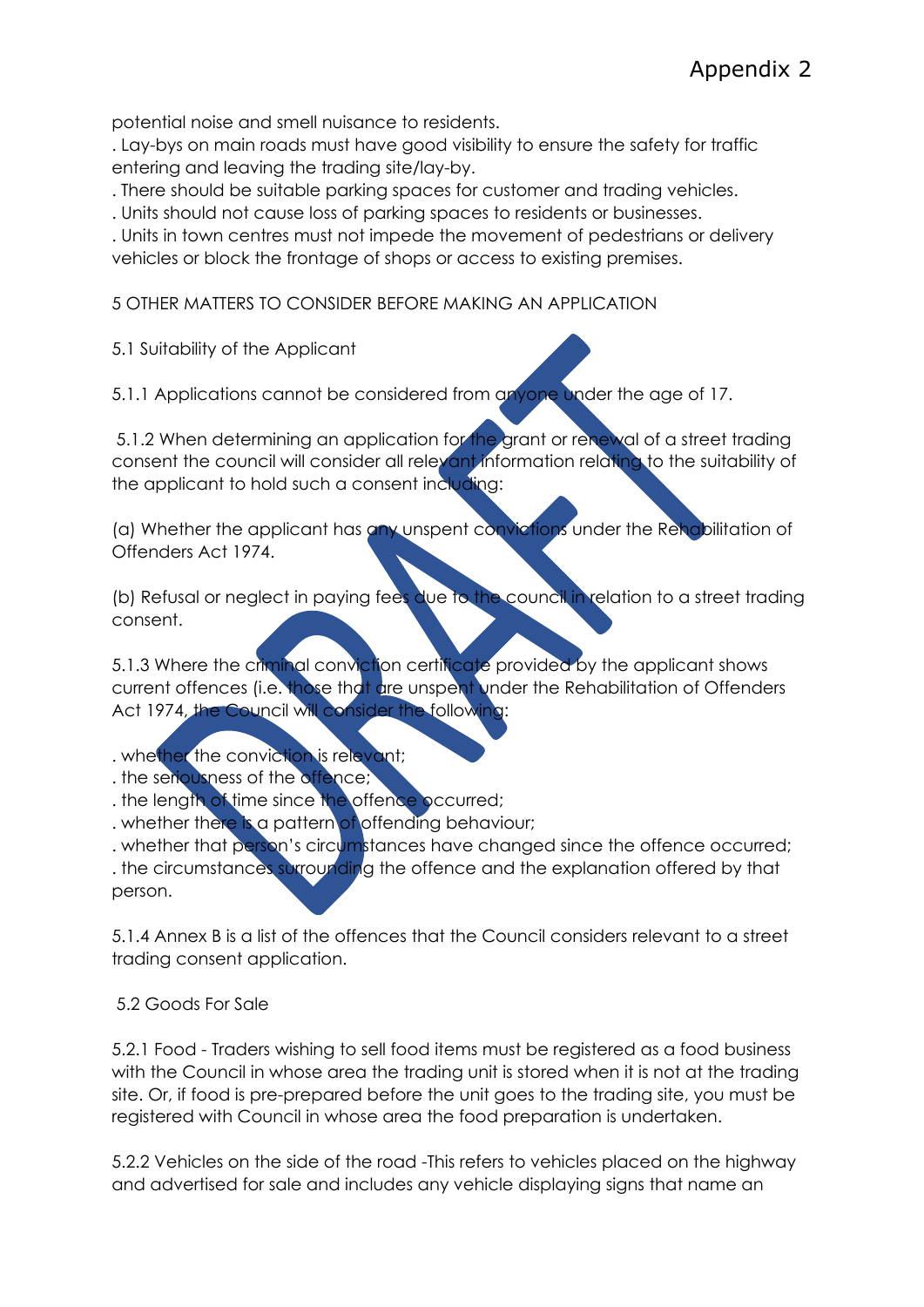individual or business; or displays notices/signs intended to sell the vehicle. This authority may take enforcement action against person who are advertising vehicles for sale on the public highway , currently it is the crime waste team that deal with these matters. For the purposes of this part of the policy public highway includes footpaths and adjacent verges and public open land as well as the road itself. It does not include private land. Where any vehicle is offered for sale on the highway that is not taxed and insured, the Police may also refer it to the DVLA Enforcement Team. Enforcement also may be taken under the Highways Act 1980 and the Clean Neighbourhoods and Environment Act 2005.

5.2.3 Alcohol - If you intend to sell alcohol you will need authorisation under the Licensing Act 2003 in addition to street trading consent. Please contact the Licensing Section for further advice.

#### 5.3 Assistants/Employees

5.3.1 You will be required to check the right to work of any persons you employ to assist you under your street trading consent. Any trader found to allow an illegal worker to work as part of their trading activities is likely to have their street trading consent reviewed and/or revoked.

5.3.2 The Council will require the name, address, date of birth, national insurance number, a basic criminal check (not more than 1 month old) and a photograph of all persons assisting on a regular basis. The basic criminal check must be updated every 3 years. For the purposes of this policy we would consider any person who works on the unit, without the consent holder being present, for more than 14 days a year, as assisting on a regular basis.

#### 5.4 Waste

5.4.1 A street trading consent holder is responsible for disposal of refuse and must not use Council, highway or other public waste bins unless there is a specific arrangement in place. The consent holder has a duty of care to dispose of commercial waste lawfully.

5.4.2 There must be no disposal of liquid waste down the drains or onto the pavement, road or grassland. This includes waste cooking oil.

#### 5.5 Trading Hours

5.5.1 An application should specify what hours the applicant wishes to trade. Evening and night time hours are likely to have more impact on local residents in terms of noise and disturbance. Applications for later times are more likely to raise objections which may lead to those times being refused or conditions imposed.

5.5.2 The consent holder will be permitted 30 minutes preparation time prior to the start of their trading hours in order to set up the trading vehicle and there will be 30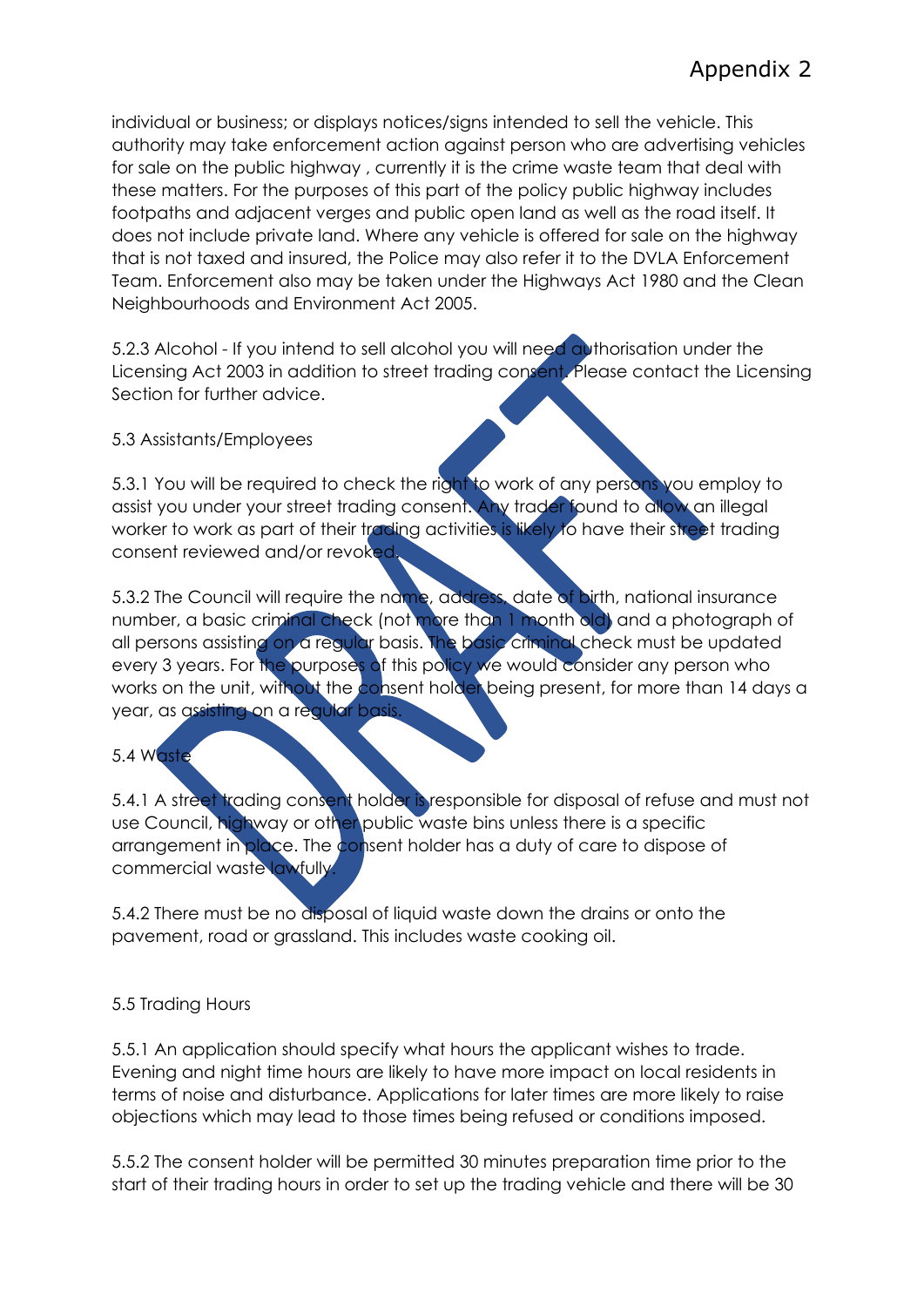minutes to close down and pack up. Consent holders are not permitted to trade during set up and closing times. Multi User consent holders will be permitted 90 minutes prior and after trading times to set up and close down the stalls.

5.5.3 Trader's who wish to serve hot food and drink between 23:00 and 05:00 will also need a licence for late night refreshment under the Licensing Act 2003. Please contact the Licensing Team for further information.

5.6 Planning Permission

5.6.1 A street trading consent is given to units where the unit is removed every day at the end of the trading period. If a unit is permanently located at a site it is unlikely to require street trading consent but will require planning permission. Units that are removed every day may also require planning permission in addition to street trading consent. This will be dependant on the amount of time and days that the unit is located at the site. Please contact the Planning Section for further advice.

5.6.2 If a unit that holds street trading consent is not removed every day at the end of the trading period and it is considered that the unit is in fact permanently located in one position, then street trading consent may be revoked.

6 HOW TO APPLY FOR STREET TRADING CONSENT (All consent types)

6.1 Advice for New Applicants

6.1.1 On receipt of an application the Council will undertake a consultation exercise in order to seek the views of other agencies and, if relevant, neighbouring businesses and residents. There is a non-refundable fee to cover the cost of administering the consultation.

6.1.2 The consultation process will normally take at least 14 days and a decision will then be normally made within 7 days of the consultation ending.

6.1.3 Once a decision is made to grant a street trading consent there is a consent fee. This must be paid before trading can commence.

#### 6.2 Submitting an Application

6.2.1 The following must be submitted with the initial application:-

- a. Application form.
- b. Notice of Intention.
- c. Proof of eligibility of the applicant to work in the UK (where applicable).

d. Plan showing the proposed trading location with position of the unit(s) shown in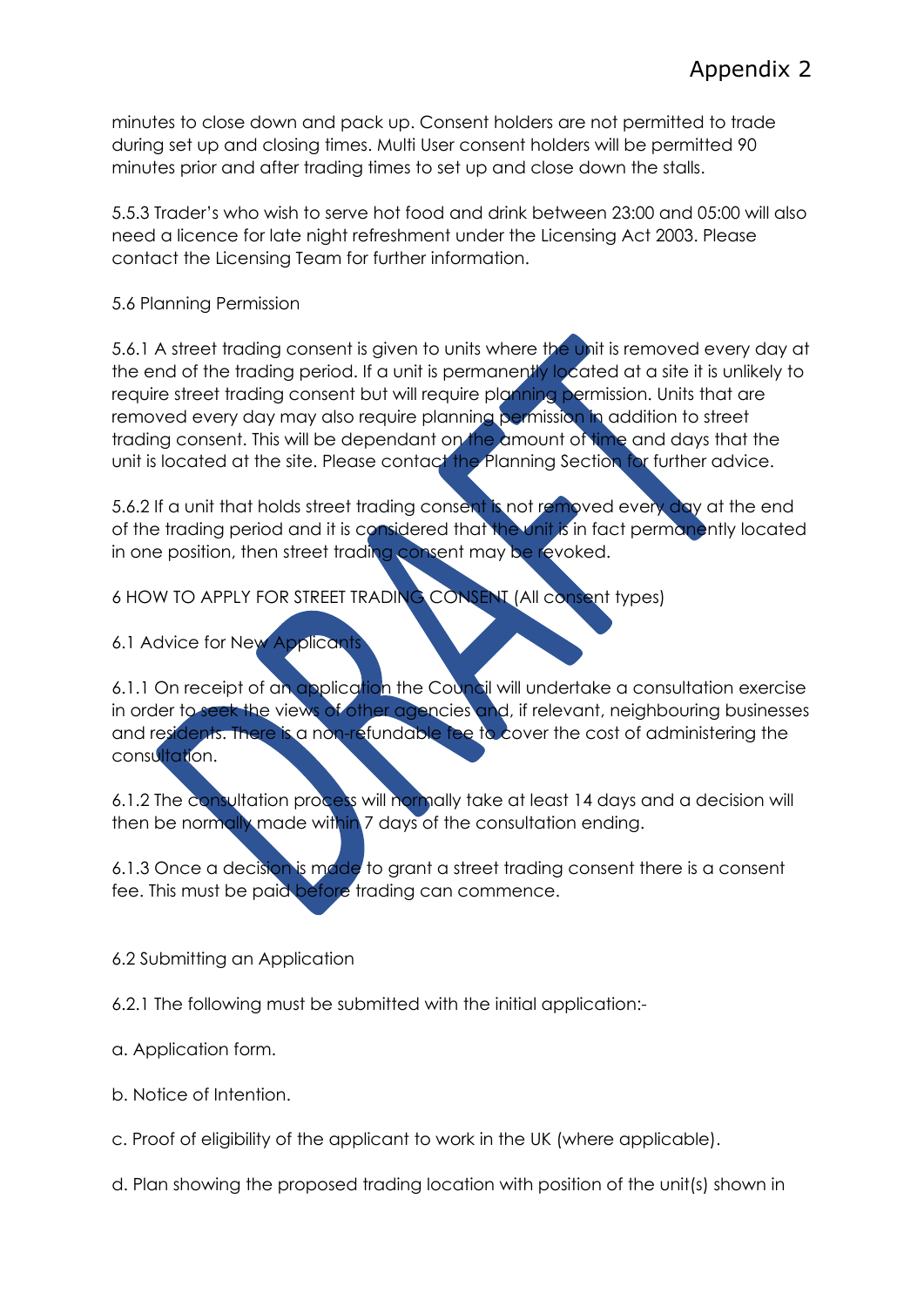red. (Not required for mobile units).

e. Written permission from a landowner if the street trading activity is to be carried out on any land owned privately.

f. Payment of a non-refundable consultation fee to cover initial administration and consultation costs (not required for short term consents).

6.2.2 If, following consultation the location is deemed suitable, the following must be submitted before a final decision is made:

a. Third party public liability insurance up to £10,000,000.

b. A Basic Criminal Disclosure check that is not more than 1 month old for the applicant and any person/s that will be assisting on a regular basis. Basic Criminal Disclosure checks can be obtained from the Disclosure and Barring Service. Information can be found online at: https://www.gov.uk/request-copy-criminalrecord or by calling 03000 200 190. (Not applicable to short term consents).

c. One passport sized photograph of the applicant and any person/s that will be assisting with the trading on a regular basis. (Not applicable to multi user and short term consents).

6.3 Consultation

Consultation Static Consents and Multi User Consents

6.3.1 On receipt of a valid static or multi user application the Council will consult with the following:-

- . Kent Constabulary.
- . Kent Highways.
- . The relevant Parish Council(s).
- . The Maidstone Borough Councillor(s) for the Ward(s) concerned.
- . Environmental Health Officers at Maidstone Borough Council.
- . Planning Officers at Maidstone Borough Council.
- . Where appropriate local residents and businesses within 100 metres of the proposed site.
- .the relevant department/individual when it's in relation to public owned land.

6.3.2 The Council will allow up to 5 working days to begin the 14 days consultation for people/relevant bodies to make comments in relation to the application.

Consultation - Mobile and Short Term Consents

6.3.3 On receipt of a valid mobile or short term consent application the Council will consult with the following:-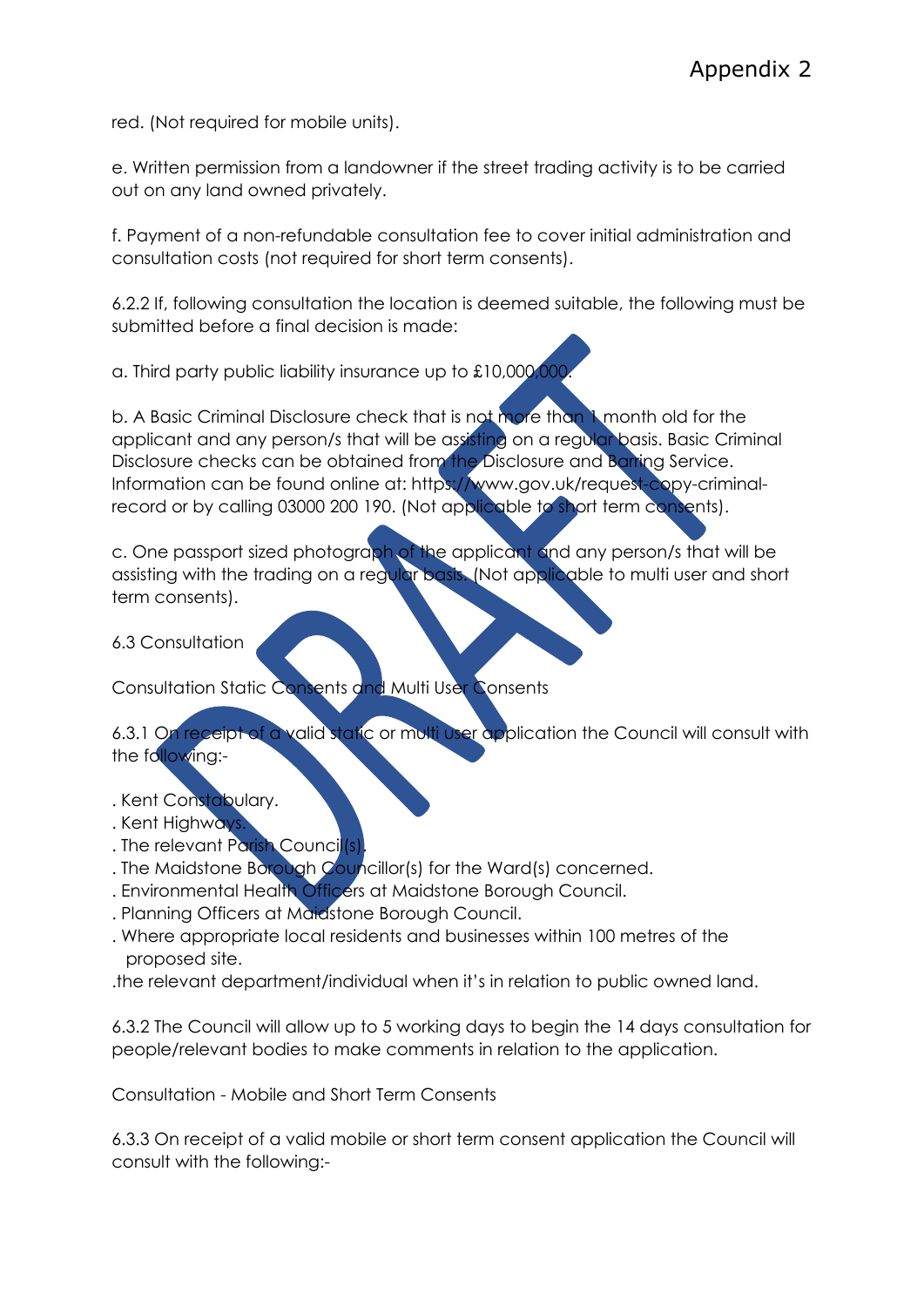- . Kent Constabulary.
- . The relevant Parish Council.
- . Relevant Ward Councillor(s).
- . Environmental Health Officers at Maidstone Borough Council.

. the relevant department/individual when it's in relation to public owned land.

6.3.4 The Council will allow up to 5 working days to begin the 14 days consultation for people/relevant bodies to make comments in relation to the application.

6.4 Determining Applications

6.4.1 The Head of Housing and Community Services has delegated powers to issue or refuse an application following the consultation period.

6.4.2 Account will be taken of objections and/or letters of support made during the consultation period. The authority will consider the suitability of the site and the applicant taking account of, but not exclusively, the criteria in this policy.

6.4.3 Each application will be decided on its own merit

6.5 Street Trading Badges

6.5.1 On grant of a street trading consent a street trading identification badge (except for short term consents and multi user consents) will be issued. The badge must be worn by the person it relates to where it can be clearly seen by the public at all times the person is trading. If the badge is lost or damaged the consent holder must contact the Council as soon as possible. A charge will be made for a replacement badge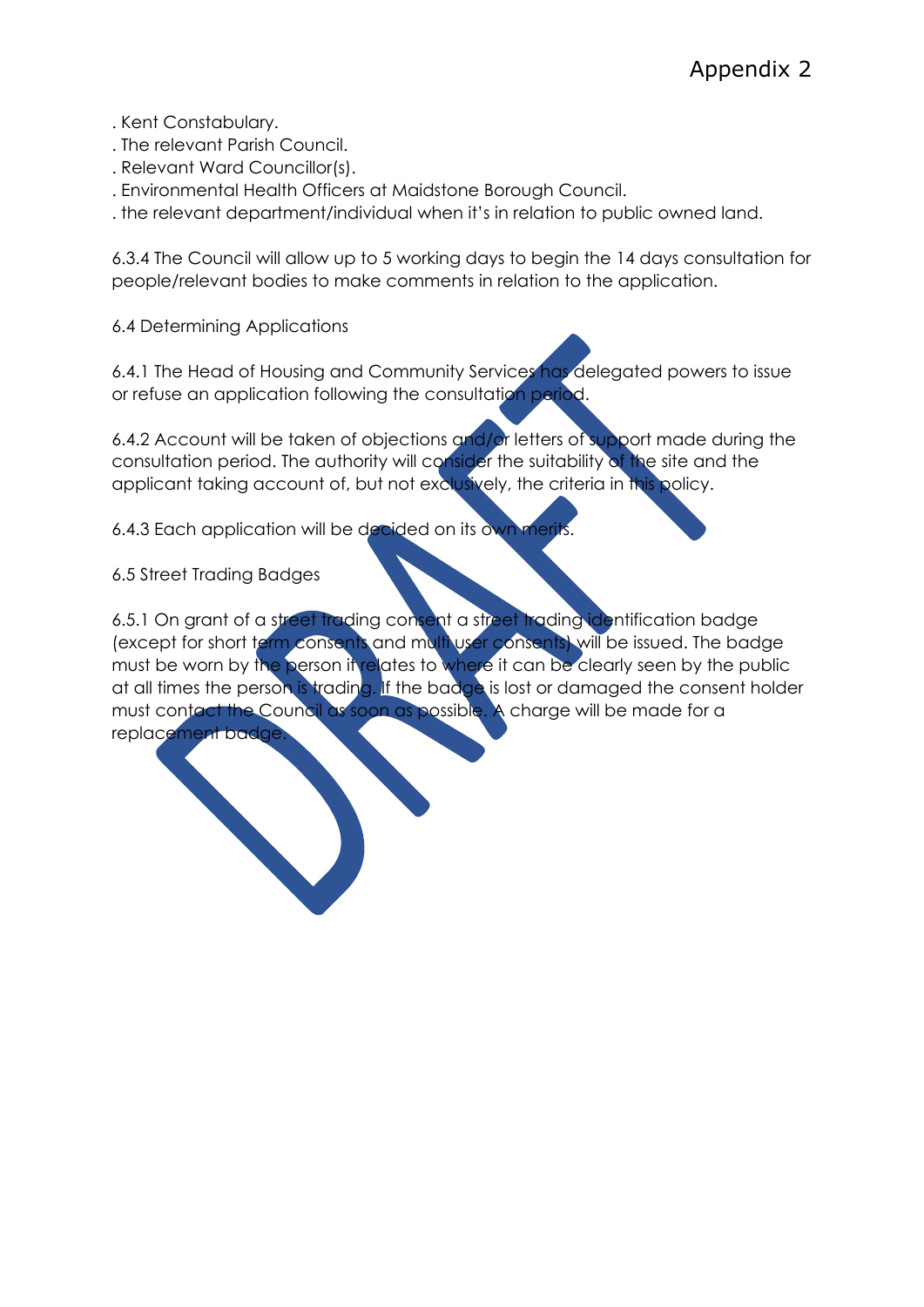#### 7 FEES AND CHARGES

7.1.1 A list of the current street trading consent fees and charges is available by contacting the Licensing Team.

7.1.2 Initial applications (apart from short term consents) must be accompanied by payment of a non-refundable administration fee to cover initial administration and consultation to determine suitability of the site. The consultation exercise will not commence until this payment is made.

7.1.3 Once a decision is made to grant a consent the full consent fee must be paid before the consent will be issued.

7.1.4 The fees will normally be reviewed on an annual basis

7.1.5 Street trading fees may be waived in relation to charitable or community events at the discretion of the Head of Housing and Community Services. Each event will be judged on its own merits. However the following criteria will be considered:

. The street trading is part of an organised event with an organising group/committee/individual.

. The primary purpose of the event is fundraising for a charitable cause or is for the benefit of the community.

. The event does not take place any more than once a year.

. Stalls are pre-booked.

7.2 Payment Methods

. Cheque - made payable to "Maidstone Borough Council".

. Debit or credit card – Can used at the Council Offices or by telephone to the Licensing hub between normal office opening hours on 01732 227001.

8 RESPONSIBILITIES OF THE CONSENT HOLDER

8.1.1 The consent holder must act in accordance with the conditions attached to the consent.

8.1.2 A street trading consent entitles the applicant to trade lawfully in the location(s) specified in the consent. Please note there are many other users of streets and the consent does not grant exclusive rights of occupation or ownership of a specific location.

8.1.3 A street trading consent is not a permit to disregard other laws or usual restrictions. For example: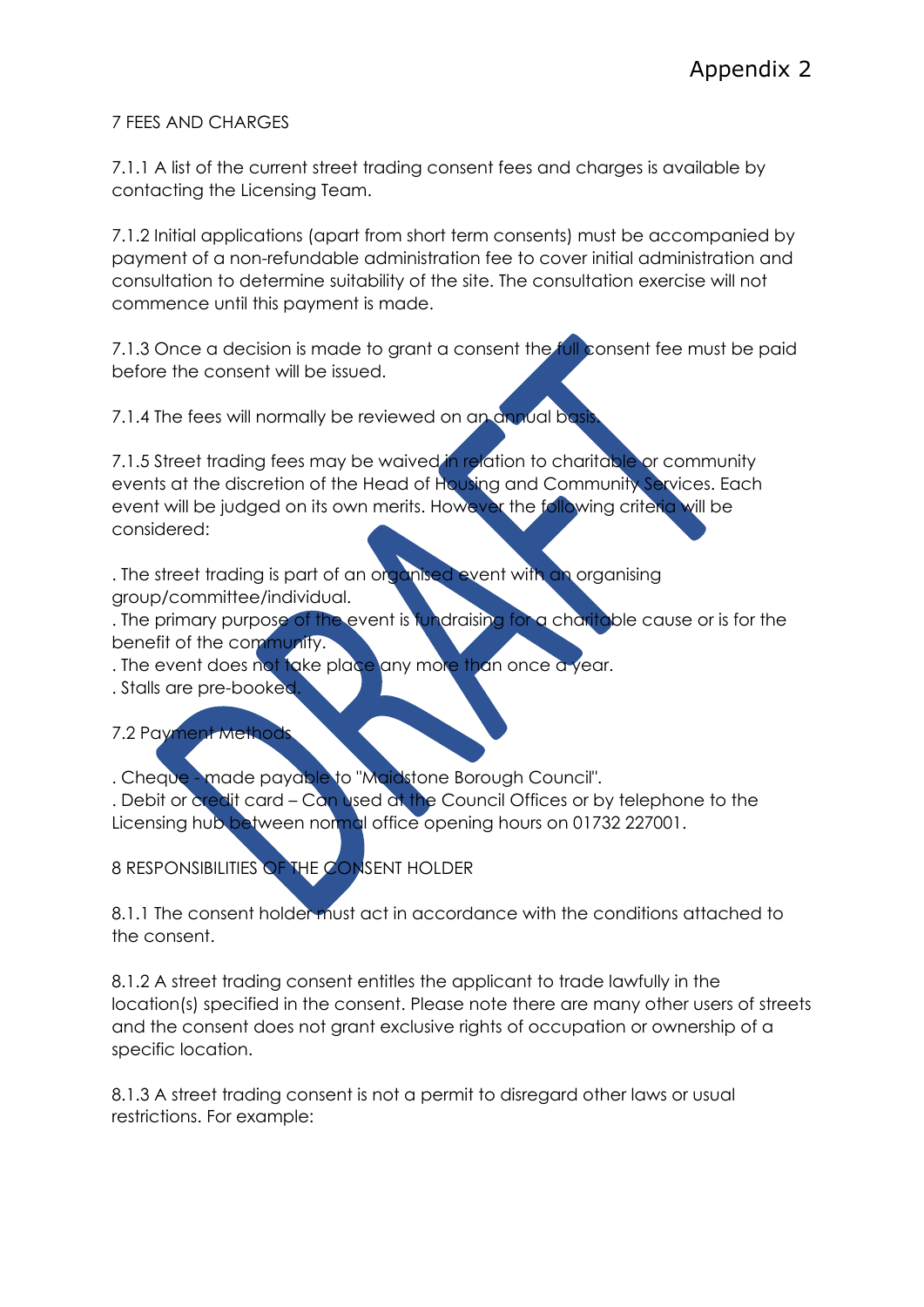. Always observe parking restrictions and do not obstruct the highway or entry or exit roads to private property.

. Other relevant legislation such as the Food Hygiene (England) Regulations 2006, Safety At Work etc Act 1974 and Part II, section 34 of the Environmental Protection Act 1990 (disposing of waste) must be complied with.

. A consent holder must not cause a nuisance to the occupants of neighbouring properties from noise, litter, disposal of waste or any antisocial activity.

8.2 Changes to The Unit

8.2.1 You must contact the Licensing Section if you want to change your unit. You may need to make a new application or a variation application if the change is significant and impacts on the objectives of this policy.

8.3 Changes of Assistants

8.3.1 A consent holder must provide the Licensing Section with a photograph and basic criminal record disclosure that is not more than 1 month old for any new persons that assist on a regular basis. See paragraph 5.3.2 for definition of assisting on a regular basis.

#### 9 RENEWAL

9.1.1 Applications to renew an existing street trading consent must be made at least 21 days prior to the expiry of the existing consent.

9.1.2 A renewal application may be refused if the renewal application is made late.

9.1.3 The following must be submitted with a renewal application

- . Renewal Application Form
- . Renewal Fee

. Copy of current third party liability insurance up to £10,000

9.1.4 Additional Requirements at Renewal:

. A Basic Criminal Disclosure for the consent holder and any persons that assist on a regular basis from the Disclosure and Barring Service that is not more than 3 years old.

. 1 recently taken passport size photograph of the consent holder and any persons that assist on a regular basis.(Not required for Multi User Consents)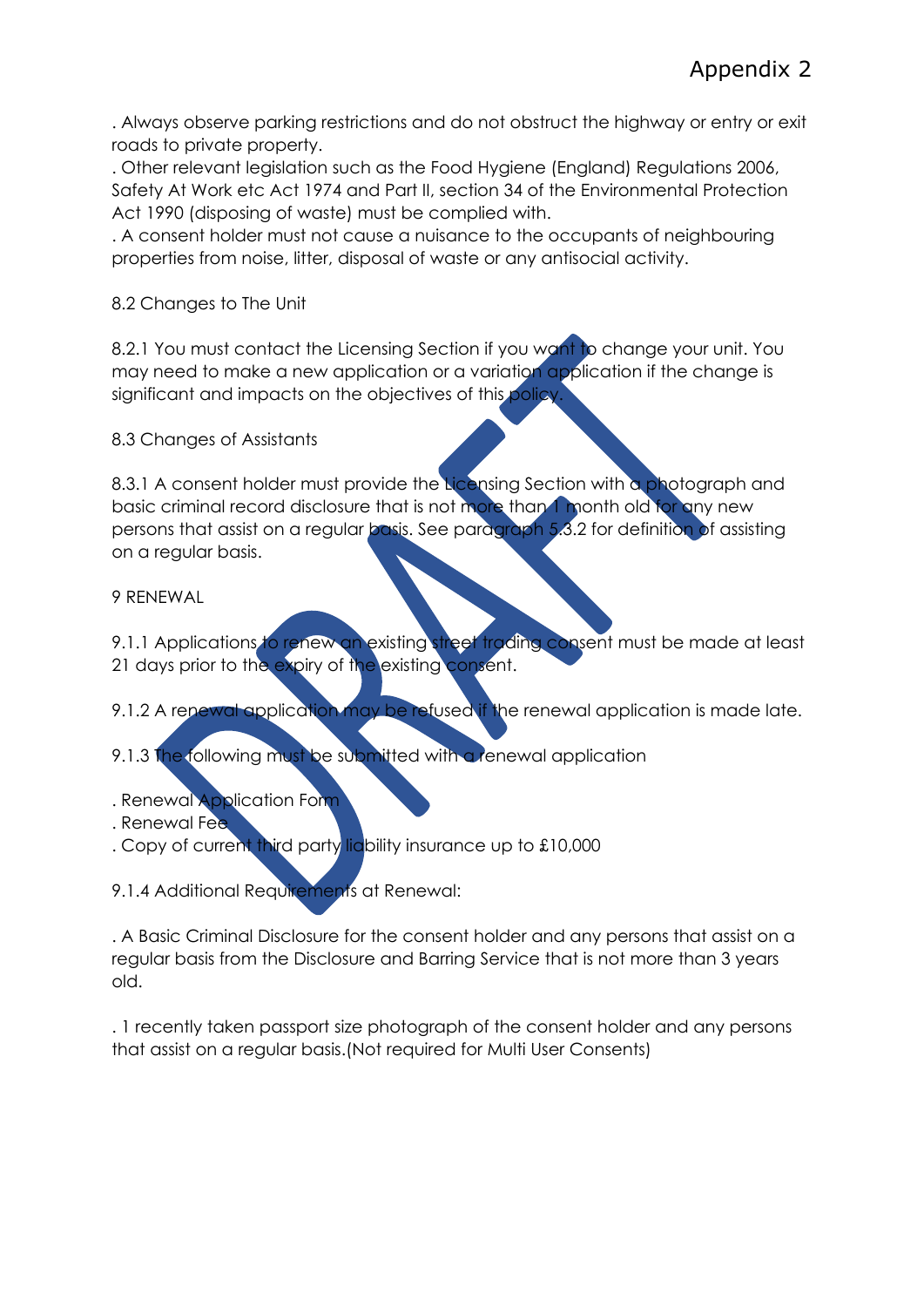#### 10 TRANSFER OF CONSENTS

10.1.1 Street trading consents are non transferable. If there is an agreement between a current consent holder and a proposed new consent holder to take over an existing unit and location, the original consent holder must surrender their consent and the proposed new consent holder must submit a new application. The proposed new consent holder, who has made the agreement with the existing consent holder, will be given priority in applying for the location provided that the new application is submitted within 5 working days after the current consent holder surrenders their consent. The applicant will need to follow the process for submitting a new application.

11 VARIATION OF CONSENTS

11.1 A street trading consent may be varied to change the conditions attached to the consent. This includes conditions relating to trading times and periods. This does not include a change of consent holder or a change of location. A variation application should be submitted with the following:

a. Variation Application form.

b. Notice of Intention.

c. Written permission for the proposed change from the landowner if the street trading activity is carried out on any land owned privately.

- d. Photograph of the new/changed unit if applicable.
- e. Payment of the non-refundable consultation fee.

11.2 Consultation will be in accordance with the new application process. However if the variation is minor the consultation may be reduced at the discretion of the Head of Housing and Community Services.

12 CONDITIONS ATTACHED TO CONSENTS

12.1 When granting or renewing a street trading consent the Council may attach such conditions to it as they consider reasonably necessary.

12.2 Street trading consents will usually be granted subject to the standard conditions detailed in Annex A to this Policy.

12.3 Where appropriate, additional conditions may be added to a specific consent.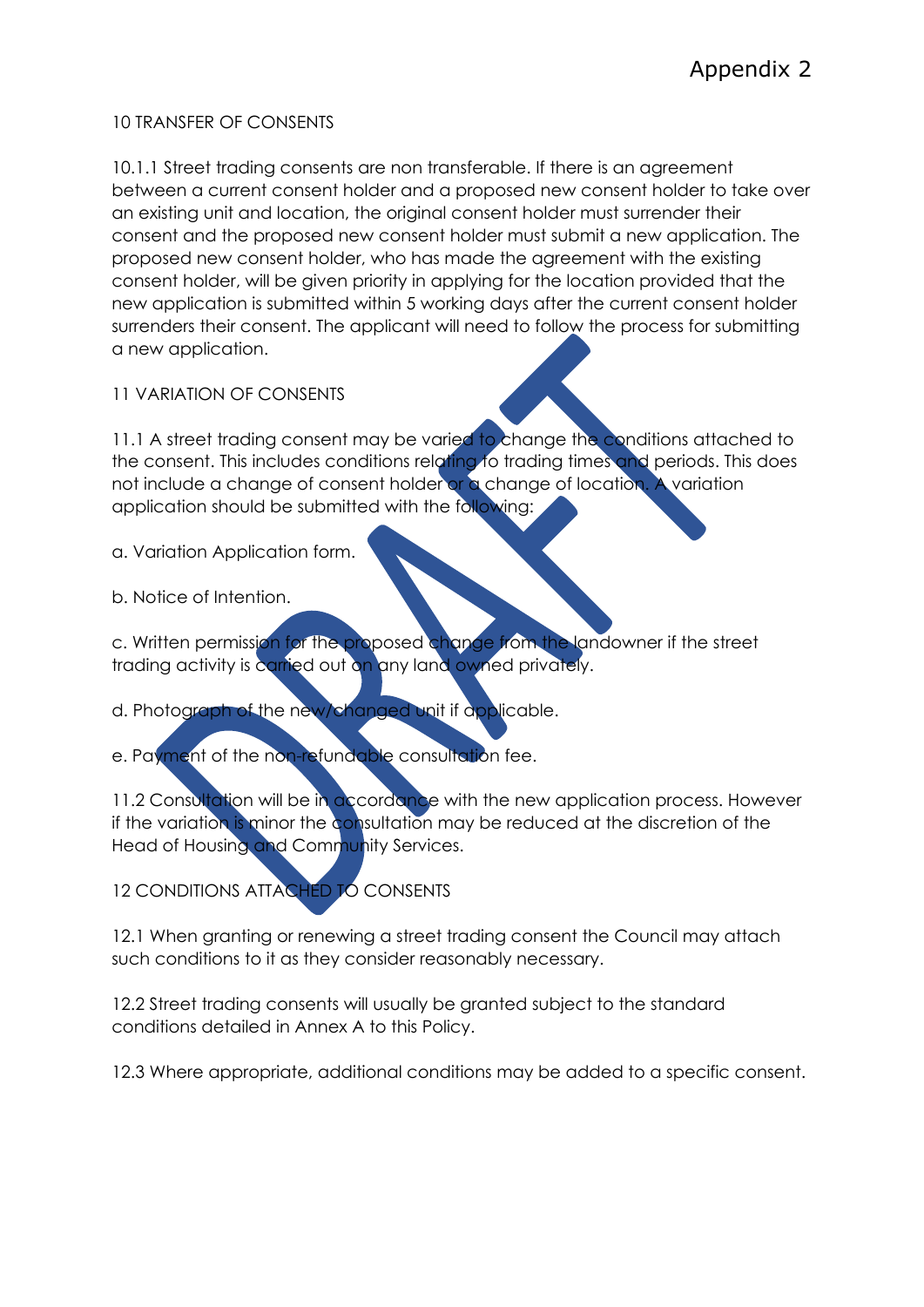#### 13 REFUSAL, REVOCATION AND APPEALS

13.1 A consent may be revoked at any time by the Council and the Council shall not in any circumstances whatsoever be liable to pay any compensation to the holder in respect of such revocation.

13.2 The Act does not provide an applicant or a consent holder with any direct right of appeal against a decision to refuse the grant, variation or renewal of a street trading consent, the revocation of a street trading consent, or against any restrictions or conditions imposed on a street trading consent.

13.3 If an applicant or any relevant party wishes to make representations in respect of a decision to grant, refuse or revoke a street trading consent the applicant/consent holder/relevant party should put this in writing with the reasons to the Licensing Section within 28 days of being notified of the decision. The request will be reviewed by the Head of Housing and Community Services, who will consider whether it is reasonable and proportionate for an appeal to be heard by the Licensing Sub Committee. The review of the decision will take account of the reasons for the original decision and the representation or any further evidence put forward by the applicant/consent holder/other party.

14 COMPLAINTS AND ENFORCEMENT

#### 14.1 General Principles

14.1.1 It is recognised that well-directed enforcement activity by the Council benefits not only the public but also responsible members of the trade.

14.1.2 All decisions and enforcement actions taken by the Licensing Authority will be in accordance with the Council's Corporate Enforcement Policy and the principles of consistency, transparency and proportionality set out in the Regulator's Compliance Code.

14.1.3 Consent Holders must allow access to Authorised Officers of the Council and Police Officers at all reasonable times.

#### 14.2 Offences

14.2.1 The following are offences under Schedule 4 of the Local Government (Miscellaneous Provisions) Act 1982 relevant to the Maidstone area:-

. Engaging in street trading in a consent street without Consent.

. Breaches of a condition in relation to trading location or unit or trading period.

. Breaches of a condition attached to the granted Consent.

14.2.2 A person guilty of the above offences may be liable on conviction to a fine of up to £1000.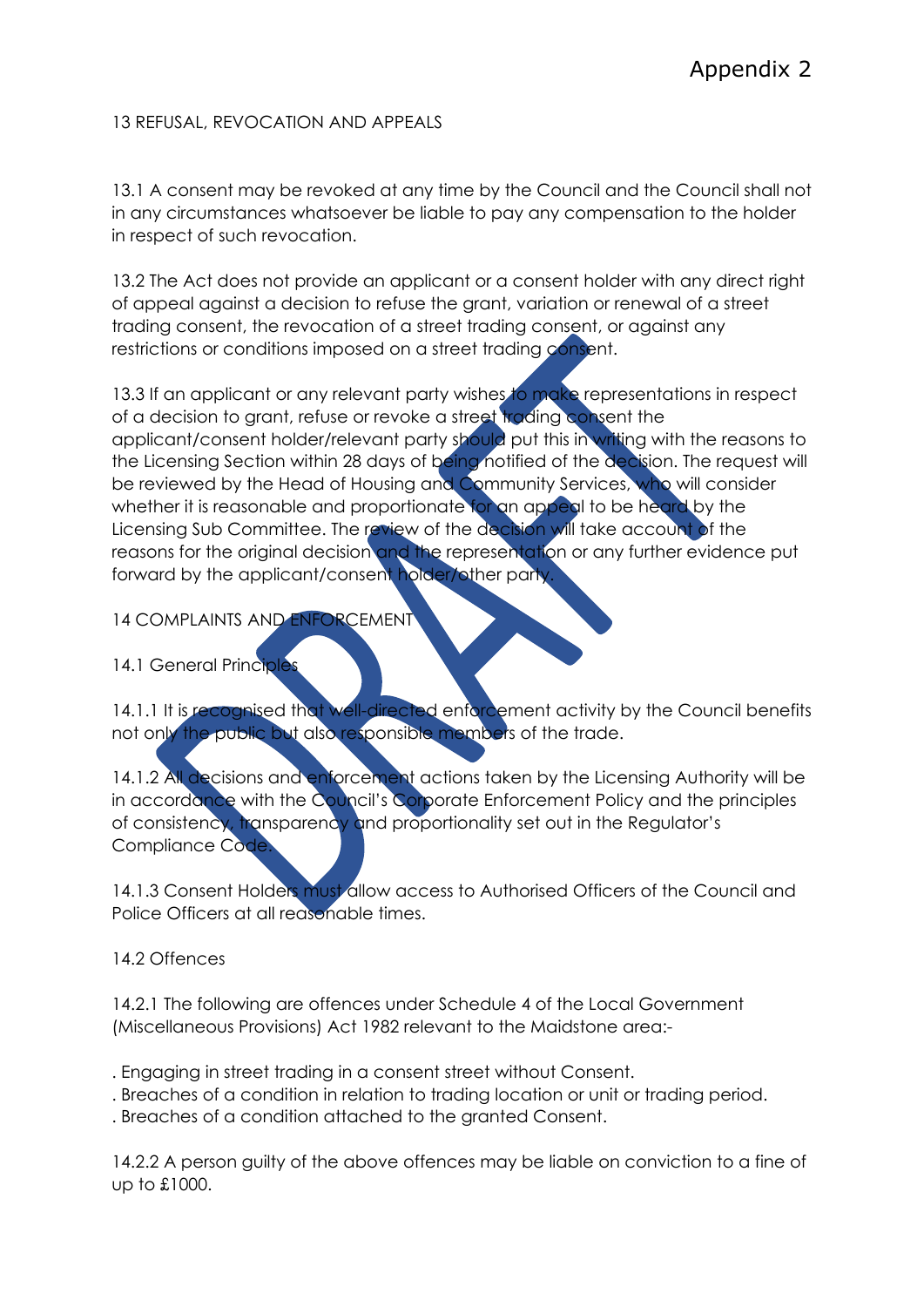#### 14.3 Complaints

14.3.1 Where complaints are received regarding the carrying on of street trading activities, these will be investigated in a prompt and professional manner.

14.3.2 If a complaint is found to be justified then the following actions may be taken by Officers:

- . Verbal warning.
- . Written warning.
- . Simple caution.
- . Prosecution.
- . Revoke the Consent.

ANNEX A

STANDARD CONDITIONS APPLICABLE TO HOLDERS OF A STREET TRADING CONSENT

THE LOCAL GOVERNMENT (MISCELLANEOUS PROVISIONS) ACT 1982

It is important that the consent holder should understand and at all times observe these conditions. Any breach of any Condition could result in revocation of the street trading consent.

1 Street trading can only take place in accordance with the times and permissions of the consent.

2 A consent may be revoked at any time by the Council and the Council shall not in any circumstances whatsoever be liable to pay any compensation the holder in respect of such revocation.

3 The consent holder shall return this consent to Maidstone Borough Council immediately on revocation or surrender of the Consent.

4 Any consent holder found to be employing persons who do not have the right to work in the UK will have their consent immediately revoked.

5 A consent cannot be sub-let.

6 Consent holders shall permanently and clearly display on the street trading unit, in a conspicuous position readily visible to the public, the valid consent that has been issued by the Council. (Static and Mobile Consents only).

7 The consent holder and any assistants shall sell/offer for sale only such goods or types of goods as may be specified in the street trading consent granted to the consent holder.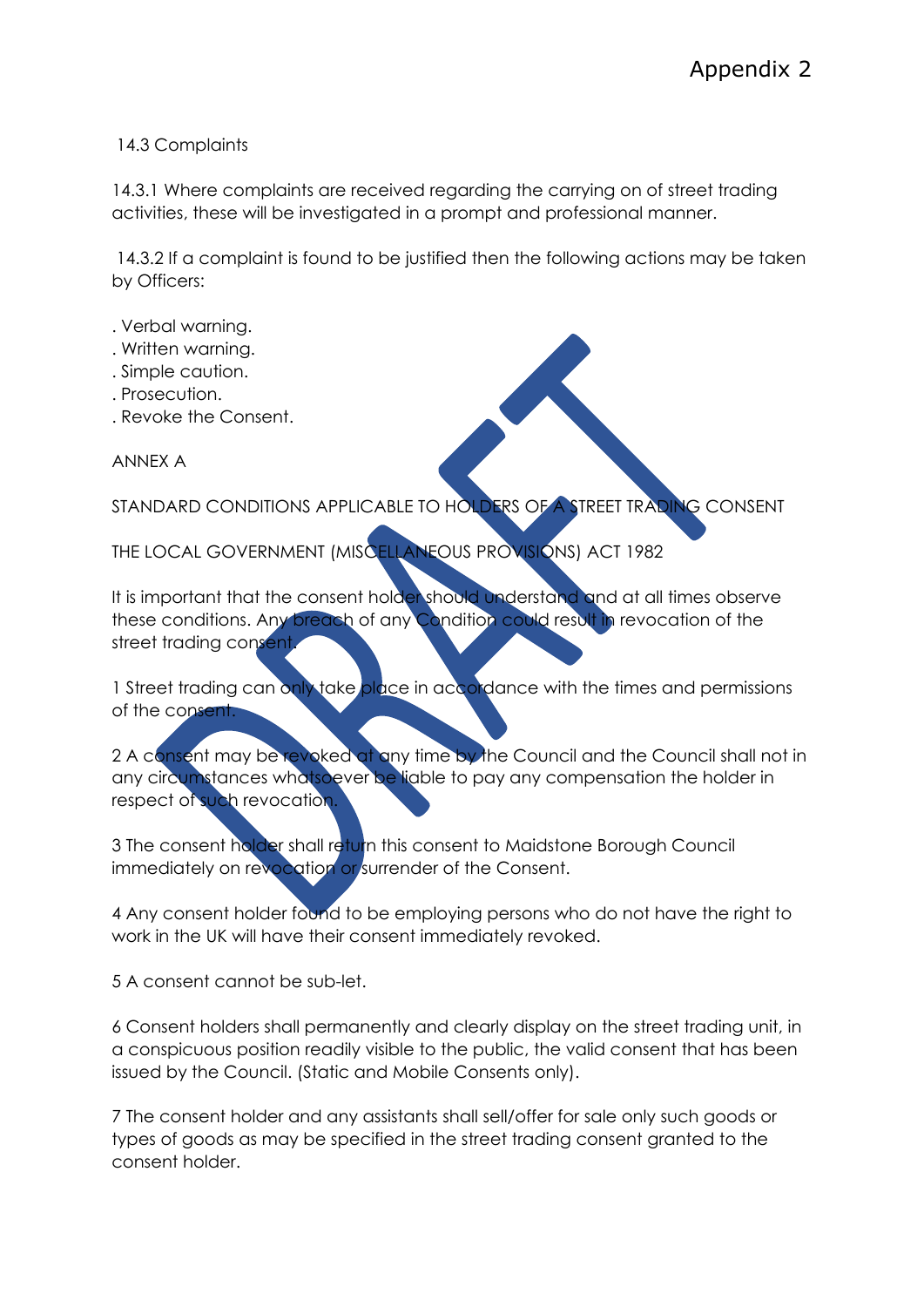8 The consent holder shall at all times maintain a valid Third Party Public Liability Insurance Policy of at least £10,000,000 to the satisfaction of the Council and shall produce a valid certificate of such insurance at any time upon request by an authorised officer of the Council.

9 The consent holder shall keep his trading site and immediate adjacent area in a clean and tidy condition during permitted trading hours and also leave the site in a clean and tidy condition and unobstructed at the end of each period of use under the terms of this consent. For these purposes the term 'immediate adjacent area' refers to all public land within a 50 metres radius from the trading location over which the public have access.

10 No waste matter shall be discharged into or allowed to enter any highway drain or water course.

11 Every static street trading unit and any vehicles or equipment associated with it shall be removed from the site at the end of the day. The unit must not be left on site when not in use unless explicit written consent has been given by the Head of Housing and Community Services

12 The consent relates only to the unit described in the application or as defined on the certificate of consent.

13 The use of awnings; external display stands and the positioning of tables, chairs and sunshades around the unit are also prohibited without the written permission of the Head of Housing and Community Services.

14 The display of advertising signs, other than on the unit itself, is prohibited without the written permission of the Head of Housing and Community Services. Signage may also require planning permission.

15 Holders of a mobile street trading consent must not trade in one place for more than 30 minutes at a time and must not return to the same location within 2 hours.

16 No street trading unit shall be located and no street trading activity shall be carried on so as to cause obstruction of any street or endanger persons using the street.

17 The consent holder shall not trade in such a way as to cause a statutory or public nuisance to persons using the street, public place, or occupiers of premises in the vicinity. Noise from equipment (including amplified audio equipment) used in connection with the consented street trading activity shall also not give rise to a statutory or public nuisance.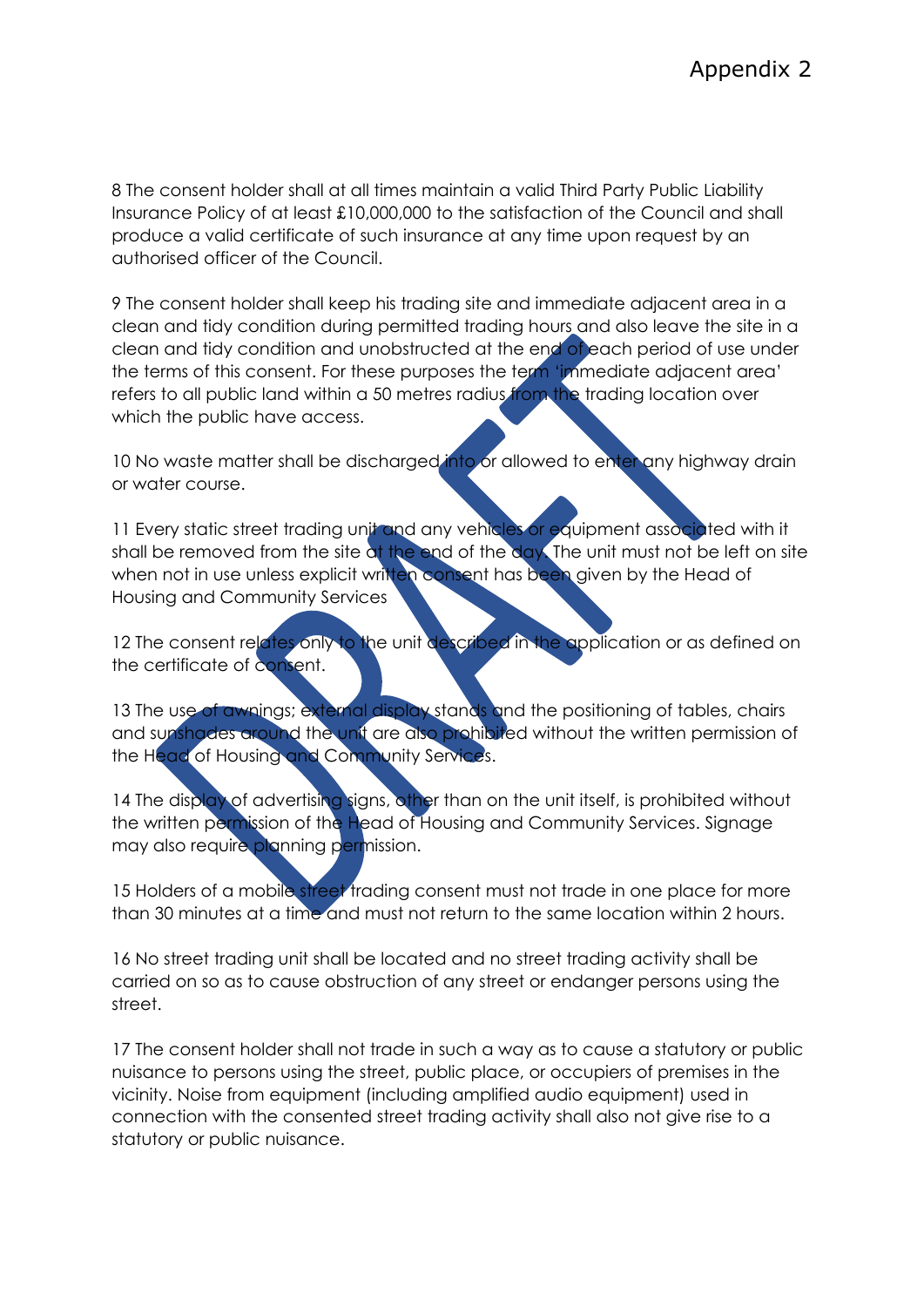18 The consent holder shall make adequate arrangements to ensure that all persons connected with the operation of the unit have the means and opportunity to visit suitable toilet facilities when necessary. The consent holder shall ensure that the facilities available are made use of.

19 The consent holder shall comply with the requirements of Part II, section 34 of the Environmental Protection Act 1990 with respect to waste resulting from his/her trading. The consent holder will make available the relevant documentation as proof of compliance at the request of an authorised officer of the Council.

20 If, and when required, the consent holder shall present the street trading unit to an officer of the Council for inspection.

21 The Council reserves the right to refuse to renew a static street trading consent if the applicant has not, without reasonable cause, traded at the site on a regular basis in the previous 6 months. In such circumstances the street trading consent may be granted to another applicant.

22 Street trading shall not be carried on at any time unless the appropriate fee for the street trading consent has been duly paid to the Council.

23 The consent Holder shall at all times conduct business in a clean, honest, civil and business like manner without interfering with the business of other traders and consent holders.

24 Nothing contained in these conditions shall relieve the consent holder or their employees or agents from any legal duty or liability and the consent holder shall indemnify the Council in respect of all claims, actions, demands or costs arising from this consent.

25 The Council may vary or make additions to the Conditions applying for any or all street trading consents, at any time.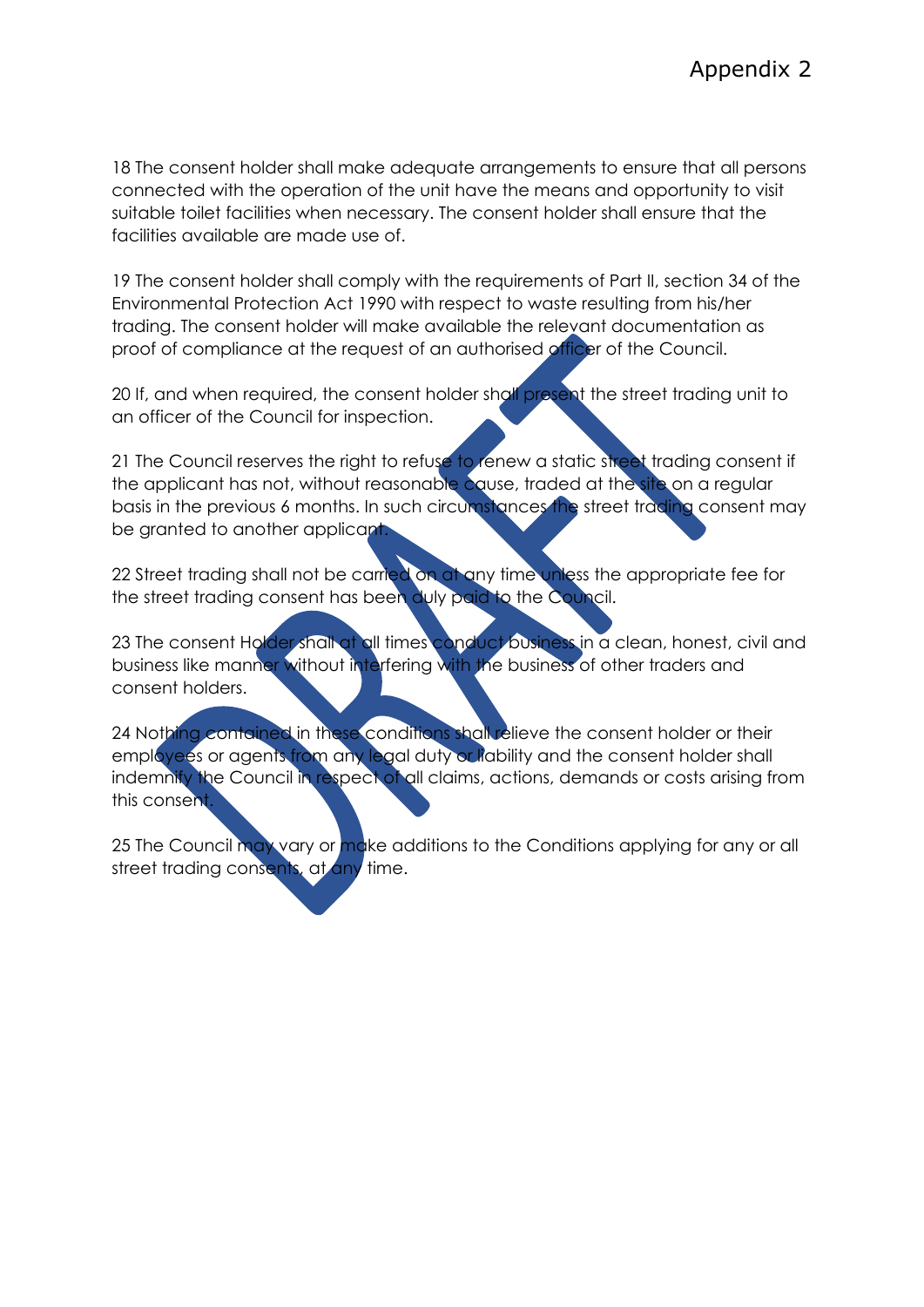#### ANNEXE B

#### RELEVANT OFFENCES WHEN DETERMINING SUITABILITY OF AN APPLICANT FOR A STREET TRADING CONSENT

#### a. Dishonesty

A street trading consent will not be granted unless 3 - 5 7 years have lapsed since a conviction for an offence that involves dishonesty, for example theft or fraud, or completion of any sentence imposed whichever is the later.

#### b. Violence

If an applicant has been convicted for an offence for violence which involves loss of life, a street trading consent will not be granted.

In other cases a street trading consent will not be granted unless  $3 - 10$  10 years have lapsed since a conviction for an offence relating to violence or completion of any sentence imposed whichever is the later.

#### c. Drugs

A street trading consent will not be granted unless 5 - 10 10 years have lapsed since a conviction relating to the supply or importation of drugs or completion of any sentence imposed whichever is the later.

A Street trading consent will not be granted unless 3 - 5 5 years have lapsed since a conviction for an offence relating to the possession of drugs or completion of any sentence imposed whichever is the later.

#### d. Sexual and Indecency Offences

A street trading consent will not be granted where there are convictions for rape, indecent assault, any sexual offence involving children and any conviction for an offence under the Sexual Offences Act 2003, or for indecent exposure.

#### e. Exploitation

A street trading consent will not be granted if there are convictions relation to exploitation of another individual. This will include slavery, child sexual exploitation and grooming.

#### f. Motoring Convictions

In most cases, motoring offences are unlikely to be relevant when considering a street trading consent application. However, there may be instances where the offences are of a very serious